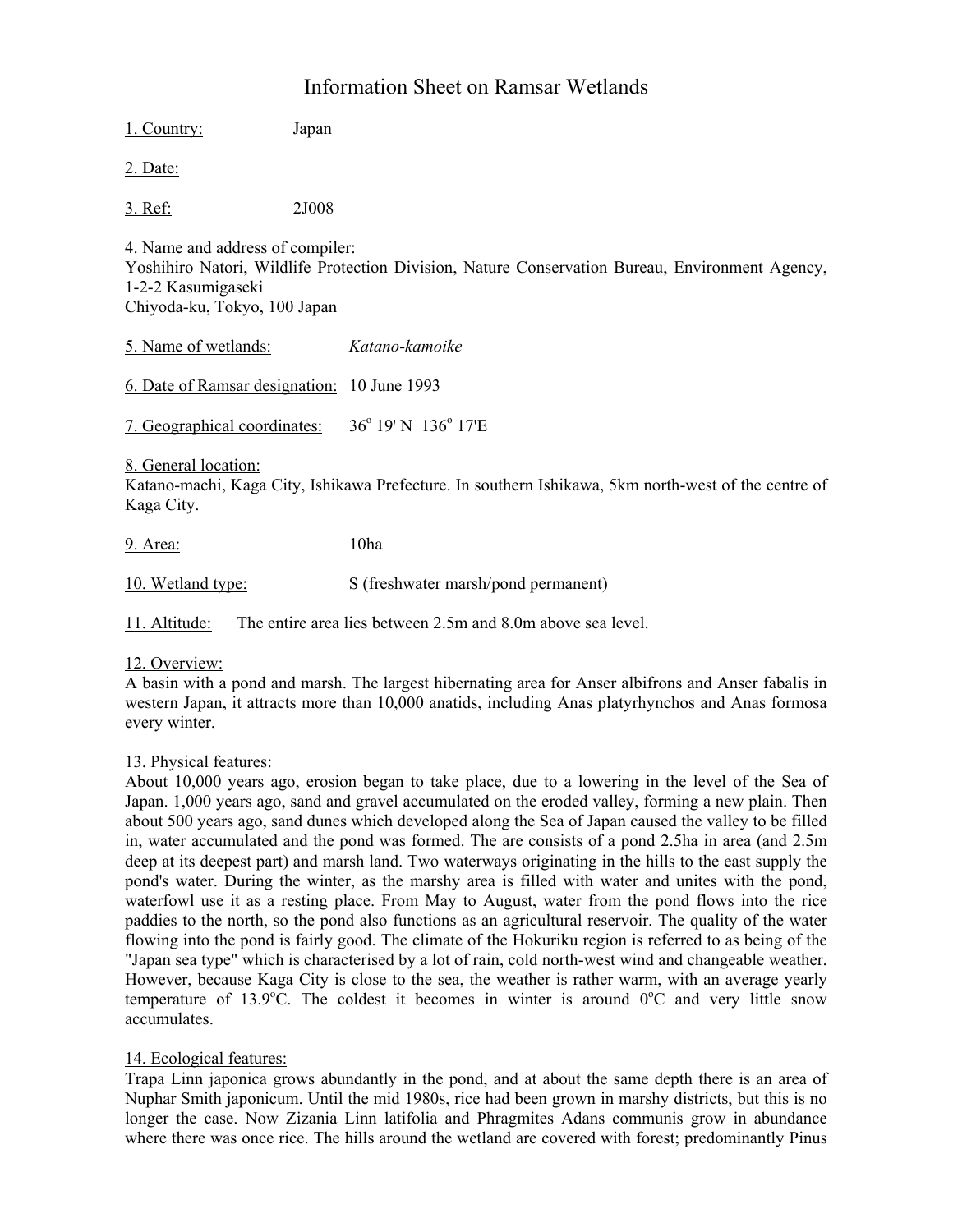Linn densifora and Quercus Linn serrata, but the area is also dotted with evergreen broadleaf trees such as Machilus Nees thunbergii and Castanopsis Spach cuspidata. In order to ensure sufficient water surface for waterfowl of the Anatidae family, some of the wetland plants are cut every autumn.

## 15. Land tenure/ownership of:

(a) site: Privately owned land 6.9ha; Public land 0.8ha; privately owned pond 2.5ha. (b) surrounding area:

## 16. Conservation measures taken:

The entire wetland was designated as a special protection zone of a prefectural wildlife protection area in 1968, as a prefectural natural monument in 1969, and as a special protection zone of the Echizen Kaga Coast Quasi-National Park class 2 in 1968. In this area, construction, modification of land, mining, reclamation, changing the water level and taking wildlife are prohibited without the permission of the governor.

## 17. Conservation measures proposed but not yet implemented:

The following two changes are planned for the near future: 1) The special protection area of the prefectural wildlife protection area will be changed to a special protection area of a national wildlife protection area; 2) The special protection zone of the Echizen Kaga Coast Quasi National Park class 2 will be changed to class 1.

## 18. Current land use:

(a) site: The whole area has been designated as a special protection zone of a prefectural wildlife protection area. It consists of a 2.5ha pond and a 6.9ha marshy area. Water from the pond is used to irrigate nearby rice paddies and the marshy area becomes full of water in the autumn. In the wetland area is the Kaga City Kamoike Sanctuary Visitor Centre, which attracts many people for birdwatching and nature appreciation.

(b) surroundings/catchment: The area surrounding the wetland is made up of both national government and privately-owned forests, of which approximately 100ha have been designated as hunting ground. In this area, only the traditional method of hunting using nets is permitted for the hunting of wildfowl of the Anatidae family. In the eastern part of the wetland is the Shimofukuda Reservoir, which supplies water to the pond.

## 19. Disturbances/threats, including changes in land use and major development projects:

(a) at the site: As the marshy areas adjacent to the pond have not been farmed for a long time, watercourses and paths have disintegrated. Also the growth of plants such as Zizania Linn latifolia and Phragmites Adans communis has been gradually changing the wildfowl's habitat conditions. (b) in the surroundings/catchment: None

## 20. Hydrological and physical values:

Pond water comes from two watercourses and as it is used to irrigate the rice paddies to the north, it also serves to control the level and purity of the wetland water.

## 21. Social and cultural values:

The traditional net hunting technique which as been practised in the hills near the wetland for 300 years has been designated as a prefectural ethnic cultural asset.

## 22. Noteworthy fauna:

This is the largest hibernation area for Anser albifrons and Anser fabalis in western Japan. During the winter, more than 10,000 birds of the Anatidae family, including Anas platyrhynchos and Anas formosa gather here. The wetland is a very important visiting place for migratory birds, the species of which number about 190. These include species designated as national rare wild species, such as Accipiter gentilis and Haliaeetus albicilla.